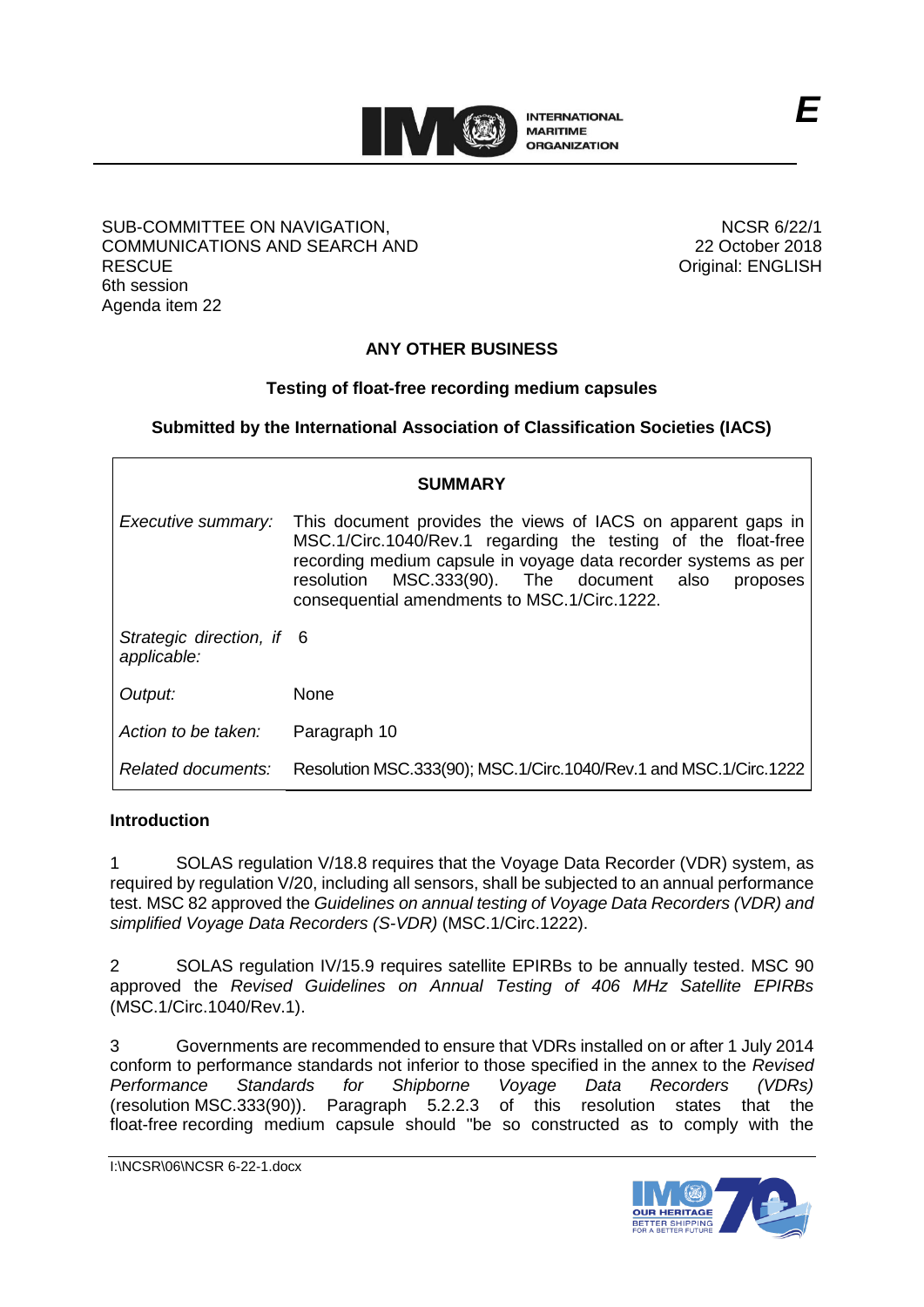requirements specified in resolution A.810(19)<sup>\*</sup> and to minimize risk of damage during recovery operations"*.*

#### **Discussion**

4 Although resolution MSC.333(90) states that the float-free capsule of the VDR should meet the EPIRB performance and construction requirements as specified in resolution A.810(19), the float-free capsule does not perform the same functions as an EPIRB. IACS therefore questions if the float-free capsule should be regarded as an EPIRB and considers that it should not be tested in accordance with MSC.1/Circ.1040/Rev.1.

5 In light of paragraph 4 above, IACS considers that the float-free capsule should be tested as a component of the VDR system in accordance with SOLAS regulation V/18.8, as detailed in MSC.1/Circ.1222.

6 However, MSC.1/Circ.1222 does not provide any specific testing provisions for the float-free capsule, apart from "confirmation that the capsule float-free arrangements, where required or fitted, are satisfactory as originally accepted at commissioning" (annex, paragraph 2.7).

#### **Proposals**

7 In order to properly accommodate and clarify testing of the float-free capsule, it is proposed to amend MSC.1/Circ.1222, annex, paragraph 2.7, as follows (additions/deletions):

".7 confirmation that the capsule float-free arrangements, where required or fitted, are satisfactory as originally accepted at commissioning; and that any battery, release mechanism or other datable items are within their expiry date. In addition, for float-free capsules approved in accordance with resolution MSC.333(90), the examination should be carried out in accordance with sections 2, 3.1, 3.3 to 3.12, 3.14 and 3.15 of the annex to MSC.1/Circ.1040/Rev.1, subject to "EPIRB" is to be read as "VDR float-free capsule"; and,".

8 If the proposal in paragraph 7 above is agreed, then IACS suggests that the tables in the appendix to MSC.1/Circ.1222 should be modified accordingly.

9 IACS also notes that MSC.1/Circ.1222 has not been updated to take account of some of the additional data items to be recorded according to resolution MSC.333(90). In this regard IACS proposes that the following be added to the table in section "8. Interfaces: Operation and recording" in MSC.1/Circ.1222 (additions/deletions):

 $\overline{a}$ 

Recommendation on Performance Standards for Float-Free Satellite Emergency Position- Indicating Radio Beacons (EPIRBs) Operating on 406MHz.